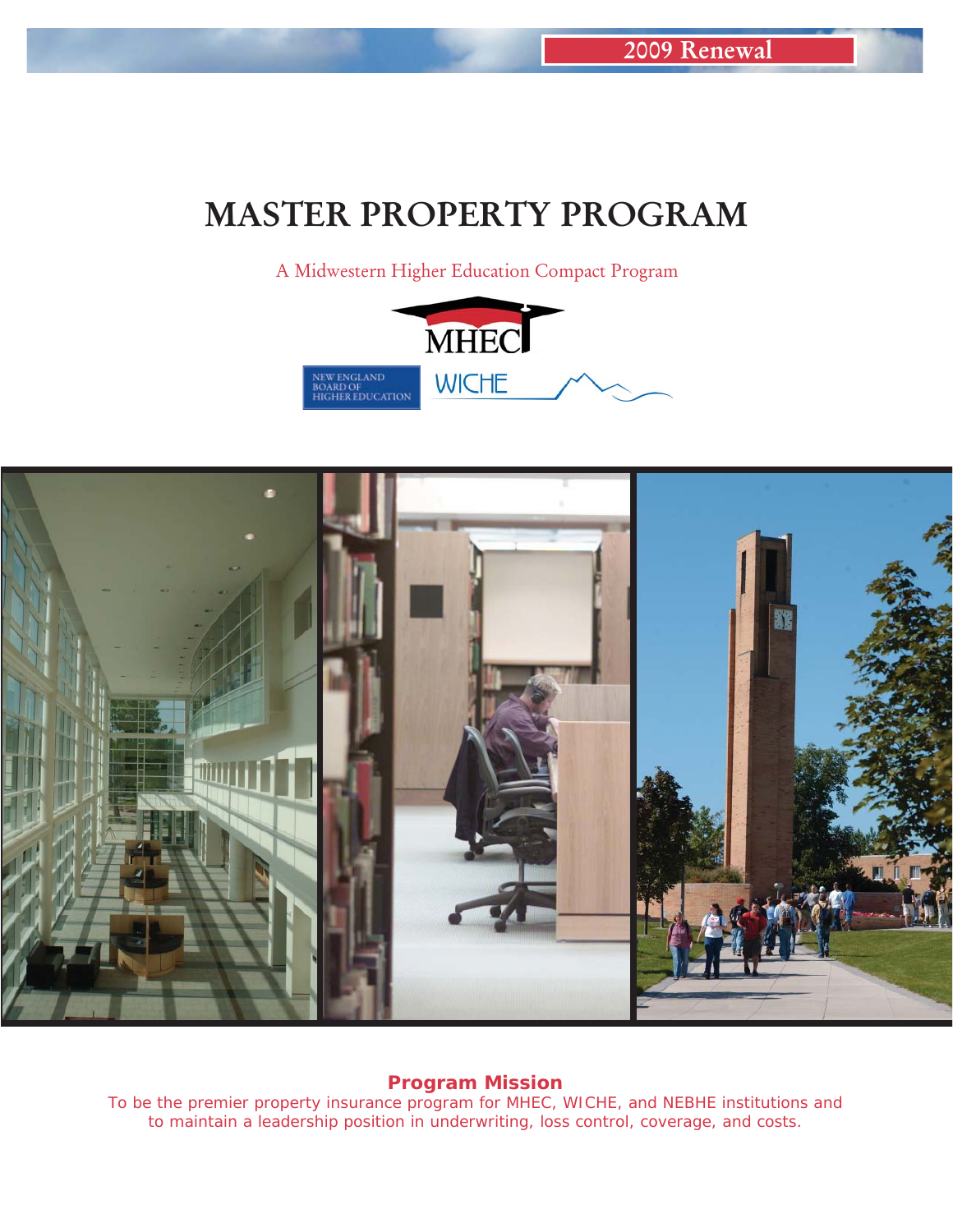**MHEC states currently participating in the Master Property Program include:** *Illinois, Indiana, Kansas, Michigan, Minnesota, Missouri, and Nebraska.*

**In 2004, MHEC came to an agreement with the Western Interstate Commission for Higher Education (WICHE). As a result, MHEC now offers this property program to institutions in the West. Currently** *Arizona, Colorado, Nevada, Oregon, Utah, and Washington* **are participating in the program. In 2009, an agreement with the New England Board of Higher Education (NEBHE) makes the program available to** *Connecticut, Maine, Massachusetts, New Hampshire, Rhode Island, and Vermont.*

The Midwestern Higher Education Compact is a nonprofit regional organization established by compact statute to assist Midwestern states in advancing higher education through interstate cooperation and resource sharing. Member states are: Illinois, Indiana, Iowa, Kansas, Michigan, Minnesota, Missouri, Nebraska, North Dakota, Ohio, South Dakota, and Wisconsin.

MHEC seeks to fill its interstate mission through programs which:

- enhance productivity through reductions in administrative costs
- encourage student access, completion and affordability
- facilitate public policy analysis and information exchange
- facilitate regional cooperation
- encourage quality education programs and services in higher education
- encourage innovation in the delivery of educational services

*For further information regarding the MHEC Master Property Program, please contact:* 

*Rob Trembath, Vice President and General Counsel, Midwestern Higher Education Compact Offi ce Phone: 612-624-1812 or E-mail: robt@mhec.org*

*Mary Roberson, Director of Communications & Marketing, Midwestern Higher Education Compact Coordinator of Master Property Program Annual Meeting and Loss Control Workshop Offi ce Phone: 612-626-0070 or E-mail: maryr@mhec.org*

*Jere Mock, Vice President Programs & Services, Western Interstate Commission for Higher Education Offi ce Phone: 303-541-0222 or E-mail: jmock@wiche.edu*

*Gayle Bellotti, Program Coordinator, New England Board of Higher Education Offi ce Phone: 617-357-9620 x119 or E-mail gbellotti@nebhe.org*

*Mick Doxey, Program Chair Director of Business Services, Grand Valley State University Offi ce Phone: 616-331-2284 E-mail: doxeym@gvsu.edu*

*Ed Knollmeyer, Program Vice-Chair Director of Risk and Insurance Management, University of Missouri System Offi ce Phone: 573-882-3735 E-mail: knollmeyere@umsystem.edu*

*Elizabeth Conlin (Beth), Program Administrator, Marsh-Cleveland Offi ce Phone: 216-937-1553 Cell: 216-440-5550 E-mail: elizabeth.a.conlin@marsh.com*

**MHEC** 

© July 2009 Midwestern Higher Education Compact. *All Rights Reserved.* 1300 South Second Street, Suite 130 Minneapolis, MN 55454-1079 www.mhec.org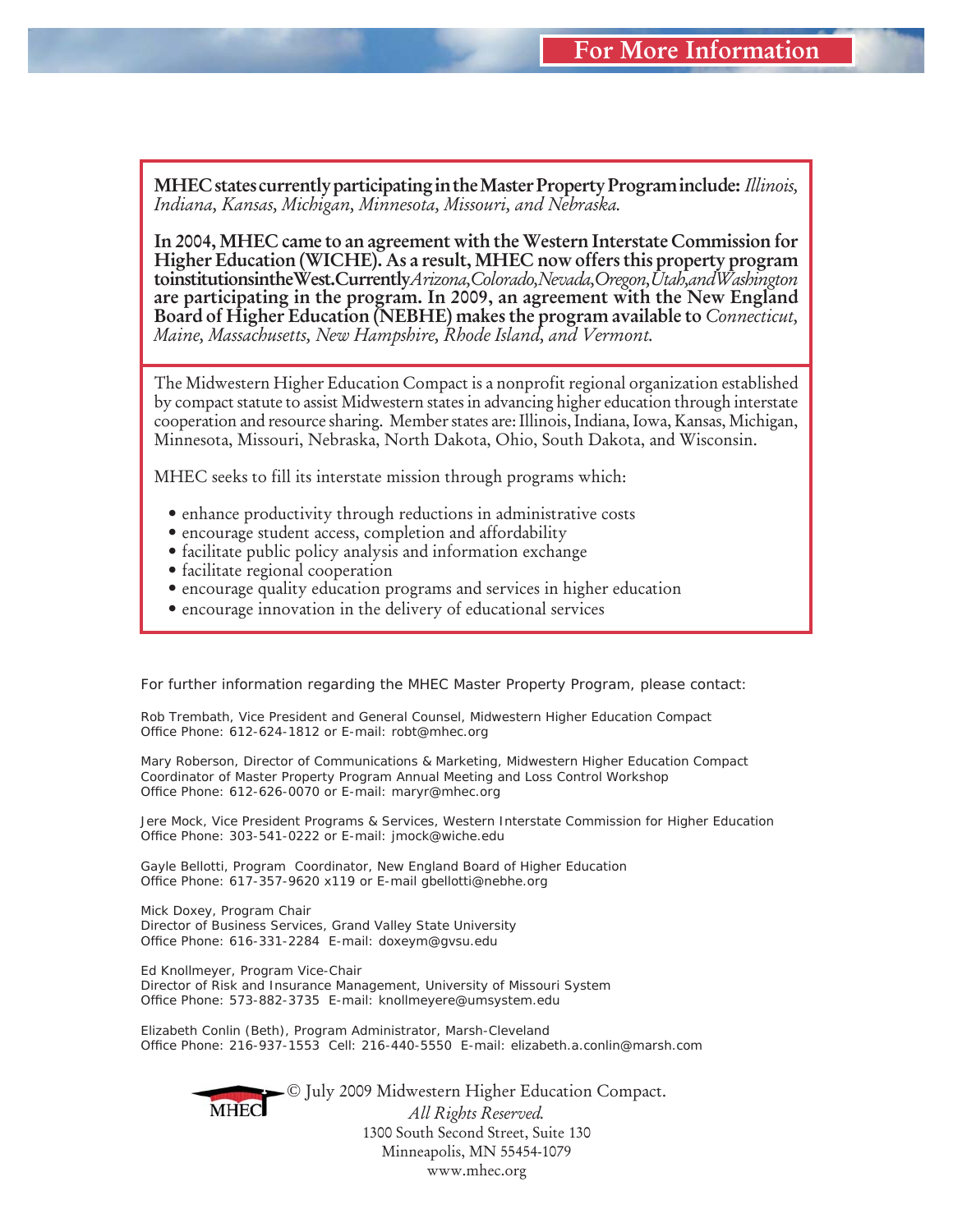# **Mission, Goals & Structure**



The Midwestern Higher Education Compact (MHEC) Master Property Program (MPP) was established in 1994 to broaden property insurance coverage, reduce program costs, and encourage improved asset protection strategies for colleges and universities in the twelve member states of the Compact.

Since its inception, the program has evolved to focus on strategic growth, program stability, and creating member value.

The goals of the program are to secure broad insurance coverage and services to meet the special needs of its participating member institutions; to reduce program costs; to stabilize rates over time; and to provide group dividend returns when loss experience is favorable.

Coverage and service are the hallmarks of the MHEC Master Property Program. The program's broad manuscript form is responsive to higher education's unique property exposure while remaining flexible to meet individual member needs.

The program provides excellent engineering and loss control services tailored to the requirements and interests of each member institution as well as to the group as a whole. These services help institutions safeguard their capital assets and protect the long-term stability of the program.

The program prides itself on assisting institutions with quality and timely claims service when catastrophic and non-catastrophic claims occur. The program's Oversight Committee conducts ongoing evaluations of carrier responsiveness to incurred losses, recovery processes, and settlements.

The current program is sponsored by MHEC and overseen and directed by a committee of representatives from the member institutions. It is underwritten by insurance companies selected by the participating institutions and administered by the service team of Marsh Inc. and Captive Resources LLC (CRI). MHEC provides the program coordination, member advocacy, and staff support.

The program carriers and service team have served the program exceptionally well over the past several years and have achieved an excellent record of maintaining outstanding coverage and services at competitive rates.



Each member institution retains an individual deductible that is applied to each claim. Excess of the member deductible, the group loss fund is responsible for the next \$1 million of loss per occurrence subject to an annual aggregate of \$6,998,257 (as of July 1, 2009).

Any loss above the loss fund is the responsibility of the program insurers (Lexington/AIG), as detailed above in the program structure. If the loss fund is depleted in any given year, the Lexington coverage automatically drops down and provides primary insurance directly in excess of the members' individual deductible. In addition, there is no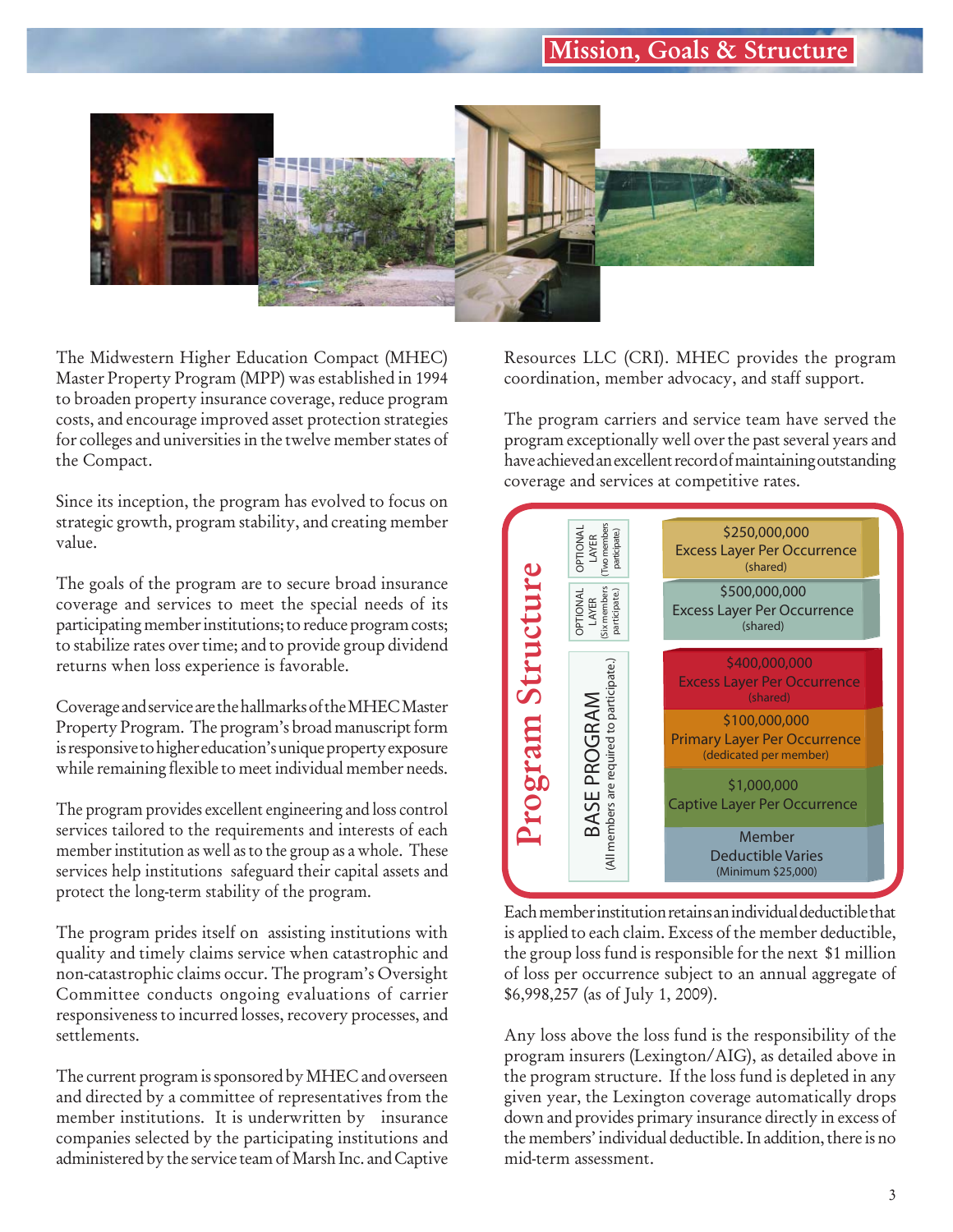*"Because of its size and diverse membership, the Master Property Program offers much lower costs, broader coverage, and higher limits than the Nevada System of Higher Education has ever been able to negotiate on its own. It is a permanent solution to our property insurance needs."*

> *-Jon Hansen, Risk Manager Nevada System of Higher Education*

Since its inception in 1994, colleges and universities of all sizes and types have joined the program. The group shares a common commitment towards excellence in campus risk management practices and a desire to work together for the mutual benefit of all members.

The group welcomes new collegiate members who have implemented good risk management practices on their campuses and who have taken preventative measures to reduce avoidable losses over the years.

Public and private nonprofit colleges, universities – including community and technical colleges – in MHEC Compact states are invited to apply for admission to the MHEC Master Property Program. Acceptance is contingent upon approval by the program's Leadership Committee, administrative team, and partner markets.

As of the July 2009 renewal, 47 primary policies were issued to member institutions, which equates to over 100 campuses participating in the program. The endorsed program underwriters provide insurance coverage for the participating institutions with total insured values of approximately \$65.9 billion.

A June 2004 agreement between MHEC and the Western Interstate Commission for Higher Education (WICHE) makes the program available to institutions in the West. Likewise, a June 2009 agreement between MHEC and the New England Board of Higher Education (NEBHE) makes the program available to the institutions in New England. The insured institutions will consider participation of institutions outside of MHEC states on a case-by-case basis.

Under the auspices of the Midwestern Higher Education Compact, MHEC periodically issues a single request for proposal (RFP) on behalf of the participating institutions. Proposals are reviewed and an endorsed carrier is selected by the participating institutions.

### **Annual Loss Control Workshop**

Each year, the MHEC Master Property Program sponsors a two-day Loss Control Workshop for all members. Topics of interest are solicited from members. The two-track format focuses on facilities and risk management issues relevant to higher education. Experts from around the country present and conduct the workshop sessions. The Workshop welcomes any individual member who would benefit from participation. The Workshop hosts approximately 180 people.

### **Additional Program Benefits**

- Broad coverage template tailored specifically for higher education institutions (manuscript policy)
- Funded deductible with potential dividend returns when loss experience is favorable; no additional funding required if loss fund is exhausted in any given policy year
- Exemplary engineering, claims advocacy, and risk management advisory services that are member driven
- Member owned information centrally located on an engineering website tailored to the members, containing COPE data for all campuses, recommendations, and data reports
- Program ownership vested with participating institutions
- A central communication system is accessible to members on MHEC's website and includes: updates on upcoming meetings as well as a running history of past communication, the loss history analysis, renewal information, engineering information, the Annual Loss Control Workshop and more
- Group leveraging power to assure optimal services and reduced premium costs while maintaining member value
- Capacity to creatively respond to changing market conditions, which promotes program stability
- Information sharing and idea exchanges among participating institutions, including a program newsletter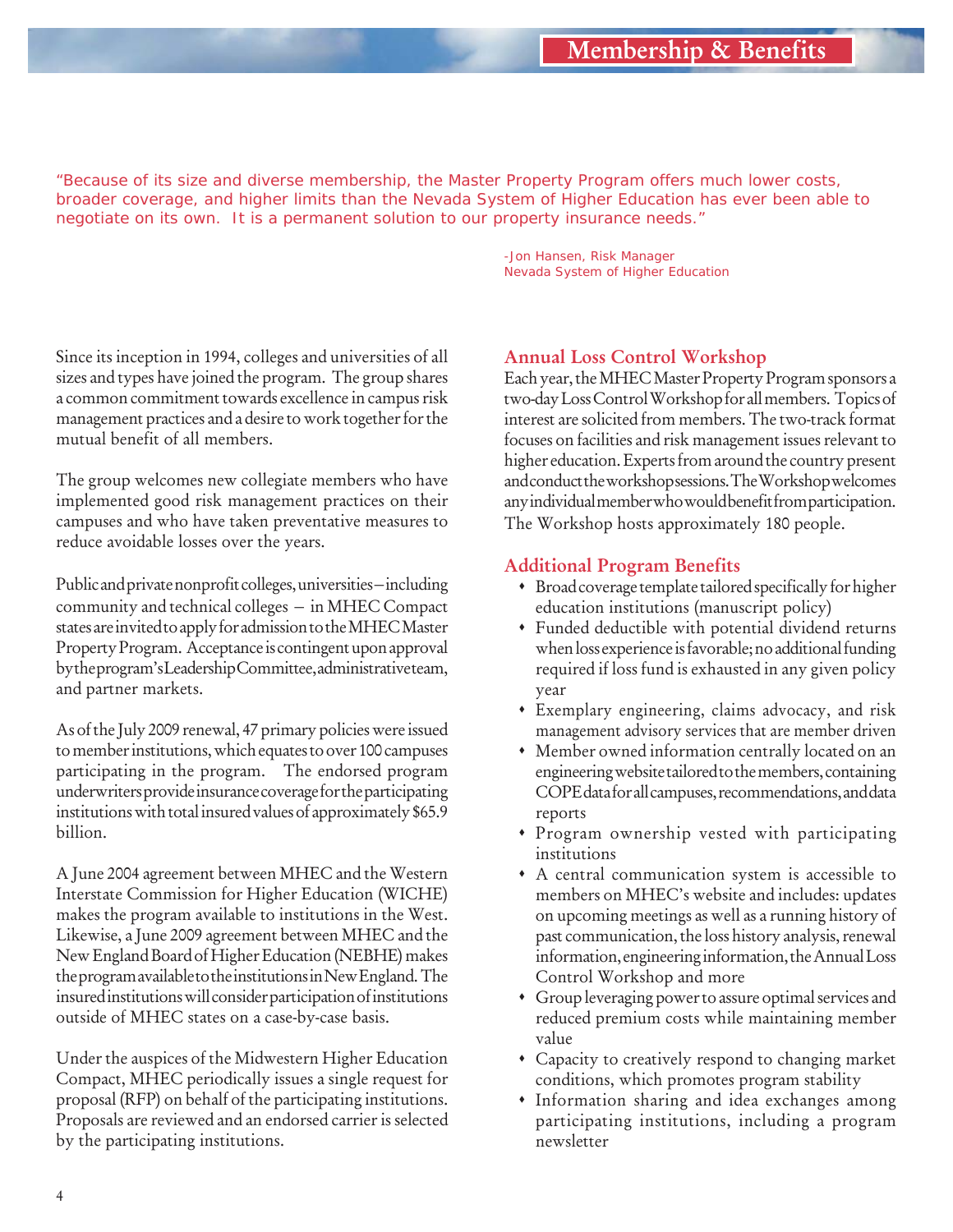Great Basin College

 University of Nevada *Las Vegas and Reno*

Lewis and Clark College

Westminster College

**Washington** Seattle Pacific University

**Oregon**

**Utah**

Reed College Willamette University

 Nevada State College at Henderson Truckee Meadows Community College

Western Nevada Community College

#### **Dividend Distribution:**

Underwriting profit in the MHEC Master Property Program is a direct result of the participating institutions' efforts to control and manage their property claims. MHEC is proud that the members of this program are able to realize a positive gain from their insurance expense dollars. Continued management of property exposures and claims that do occur, should continue to produce returns for all members.

- **2009** Dividends to be presented and discussed at the October MPP Leadership Committee Meeting
- **2008** \$1,574,787 36 eligible institutions
- **2007** \$1,863,801 37 eligible institutions
- **2006** \$3,086,806 36 eligible institutions
- **2005** \$2,576,309 36 eligible institutions **2004** - \$1,707,865 - 33 eligible institutions
- 
- **2003** \$418,294 23 eligible institutions

#### **Illinois**

Aurora University *Aurora and Lake Geneva* IPHEC-(Illinois Public Higher Education Cooperative) Chicago State University Eastern Illinois University Governors State University Illinois State University *Normal and Springfield*  Northeastern Illinois University Northern Illinois University *DeKalb, Hoffman Estates, Lorado Taft Field, Naperville, and Rockford* Southern Illinois University *Carbondale Edwardsville* University of Illinois *Chicago, Springfield, and Urbana – Champaign* Western Illinois University Roosevelt University

#### **Indiana**

Indiana Wesleyan University

#### **Kansas**

Johnson County Community College

#### **Michigan**

M.U.S.I.C. - (Michigan Universities Self-Insurance Corporation) Central Michigan University *Beaver Island and Mt. Pleasant* Eastern Michigan University Ferris State University Grand Valley State University *Allendale and Grand Rapids* Lake Superior State University Michigan Technological University *Houghton and Keweenaw* Northern Michigan University Oakland University Saginaw Valley State University Wayne State University Western Michigan University *Battle Creek, Kalamazoo*

## **Participating Institutions**

#### **Minnesota**

University of Minnesota  *Crookston, Duluth, Morris, and Twin Cities*

#### **Missouri**

 Missouri State System Central Missouri State University Harris-Stowe State University Lincoln University Missouri Southern State University Missouri State University *Mountain Grove, Springfield, West Plains* Missouri Western State University Northwest Missouri State University Southeast Missouri State University Truman State University Saint Louis Community College *Florissant Valley, Forest Park, Meramec, and Saint Louis* University of Missouri

*Columbia, Kansas City, Rolla, and Saint Louis*

#### **Nebraska**

Nebraska State College System *Chadron State College, Peru State College, Wayne State College* University of Nebraska *Lincoln, Kearney, Medical Center, and Omaha*

#### **Arizona**

Pima County Community College District

#### **Colorado** University of Northern Colorado

#### **Nevada**

Nevada System of Higher Education Community College of Southern Nevada *Charleston and Cheyenne* Desert Research Institute *Northern Nevada Science Center and Southern Nevada Science Center*

*"As one of the smaller institution members in the Master Property Program, we're able to access coverage and service that we couldn't afford otherwise. The Loss Control Workshop also provides a great forum to learn from others and allows me to network with my peers."*

*-Thomas D. Clayton, Insurance and Risk Manager Johnson County Community College, KS*

5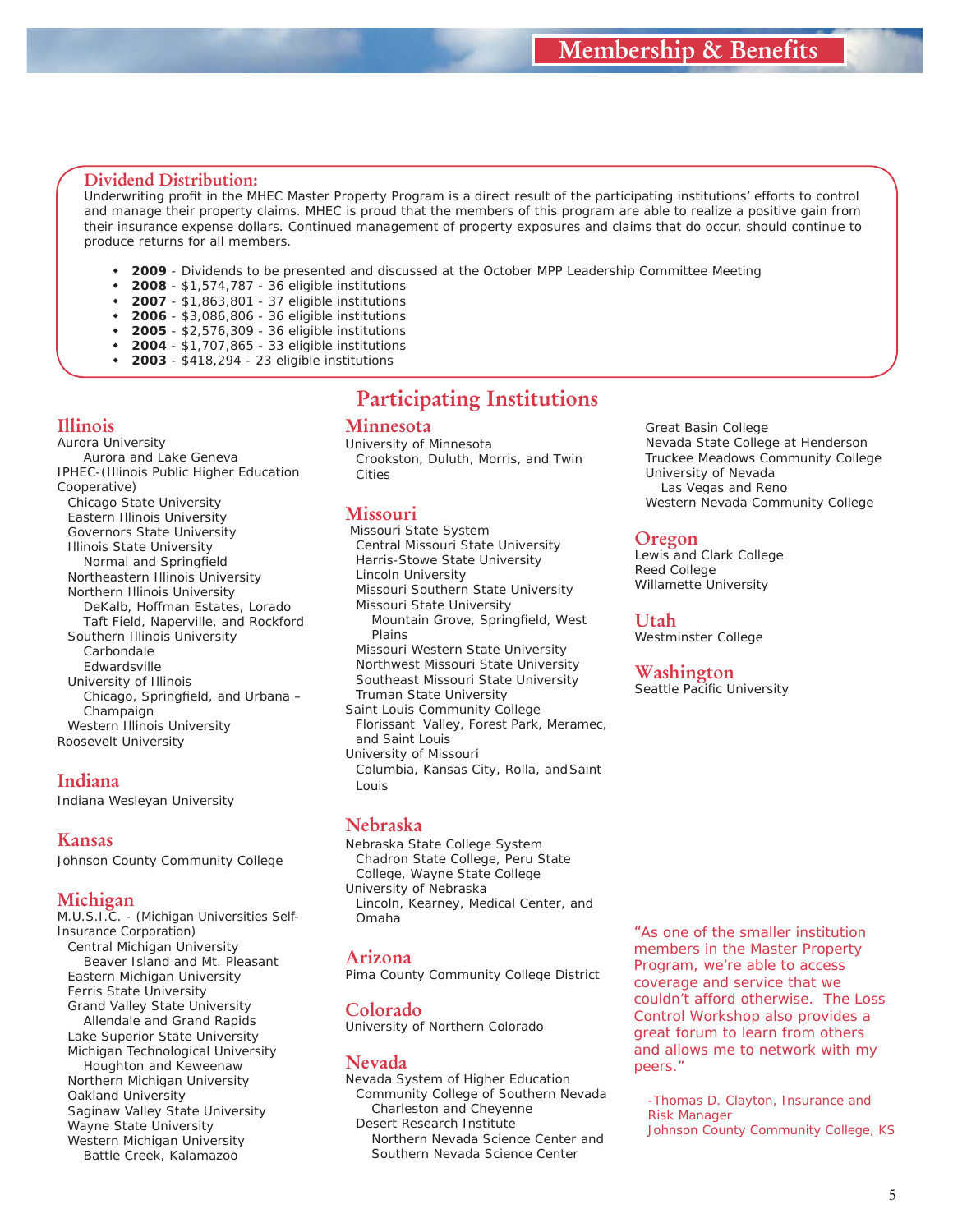*"The RFP process used by MHEC met the State of Missouri's purchasing requirements making it*  unnecessary for our office to go through the long and tedious process of bidding insurance."

> *-Carla Ahrens, Risk Manager State of Missouri*

#### **Engineering Services**

The engineering services associated with the MHEC Master Property Program have been customized to meet the members' needs. The services assist members in qualifying, quantifying, and improving their property risks; yet at the same time these services help reduce their total cost of risk. The services were developed with the following goals in mind:

- Promote Loss Prevention Awareness
- Reduce Total Cost of Risk
- Obtain and Track Insurance Marketing Data
- Code Compliance & Insurance Acceptance
- Owner Driven and Flexibility
- Common Sense and Practical Approach
- Savings Time, Frustration and Money

With more than 15 years in the Highly Protected Risk (HPR) property insurance industry, seasoned Marsh property risk consultants manage the engineering services and are able to bring value to the program by way of their extensive risk management/safety background and by applying good, yet realistic, business common sense. The following engineering services are available to MHEC members:

- Property Loss Prevention Surveys The survey consists of seasoned consultants reviewing both physical protection and human element features. These include buildings in excess of \$5 million in total insurable value or buildings of lesser value at the member's request.
- Plan Reviews Shop drawings of sprinkler, fire alarm, fire pump and special extinguishing/protection systems can be submitted for review to help ensure the appropriate protection features are being included in major remodel and new construction projects.
- Fire Protection System Impairment Handling A fire protection impairment occurs when a fire (or explosion) prevention, protection, alarm or supervisory system is shut off, impaired, or otherwise taken out of service completely or in part. This service helps ensure the necessary precautionary measures are taken to minimize the risk.
- Electrical Loss Prevention/Control Services Ignition sources related to electrical equipment continue to be a major cause of commercial/industrial fires. As such, the Infrared Thermography and Arc Flash Training are electrical loss prevention/control services available to members. Optional servicing in other critical areas can also be made available.
- Boiler and Machinery Jurisdictional Inspections – Statutory boiler and pressure vessel inspections are performed when required by the respective jurisdiction.
- MFL Evaluations Maximum Foreseeable Loss (MFL) evaluations are conducted for larger member facilities having a significant impact on property insurance capacity, i.e., buildings  $> $100$  million.
- Web-Based Data Management Engineering information is captured and tracked via a dedicated website. Members have 24/7 access to their respective institution's information, i.e., property loss prevention/control recommendations, member responses/action plans, building data/construction, occupancy, protection, exposures, etc.
- Annual Workshop An annual Loss Control Workshop is held to present risk management/safety issues as related to MHEC members. The Workshop is supported by the various engineering vendors.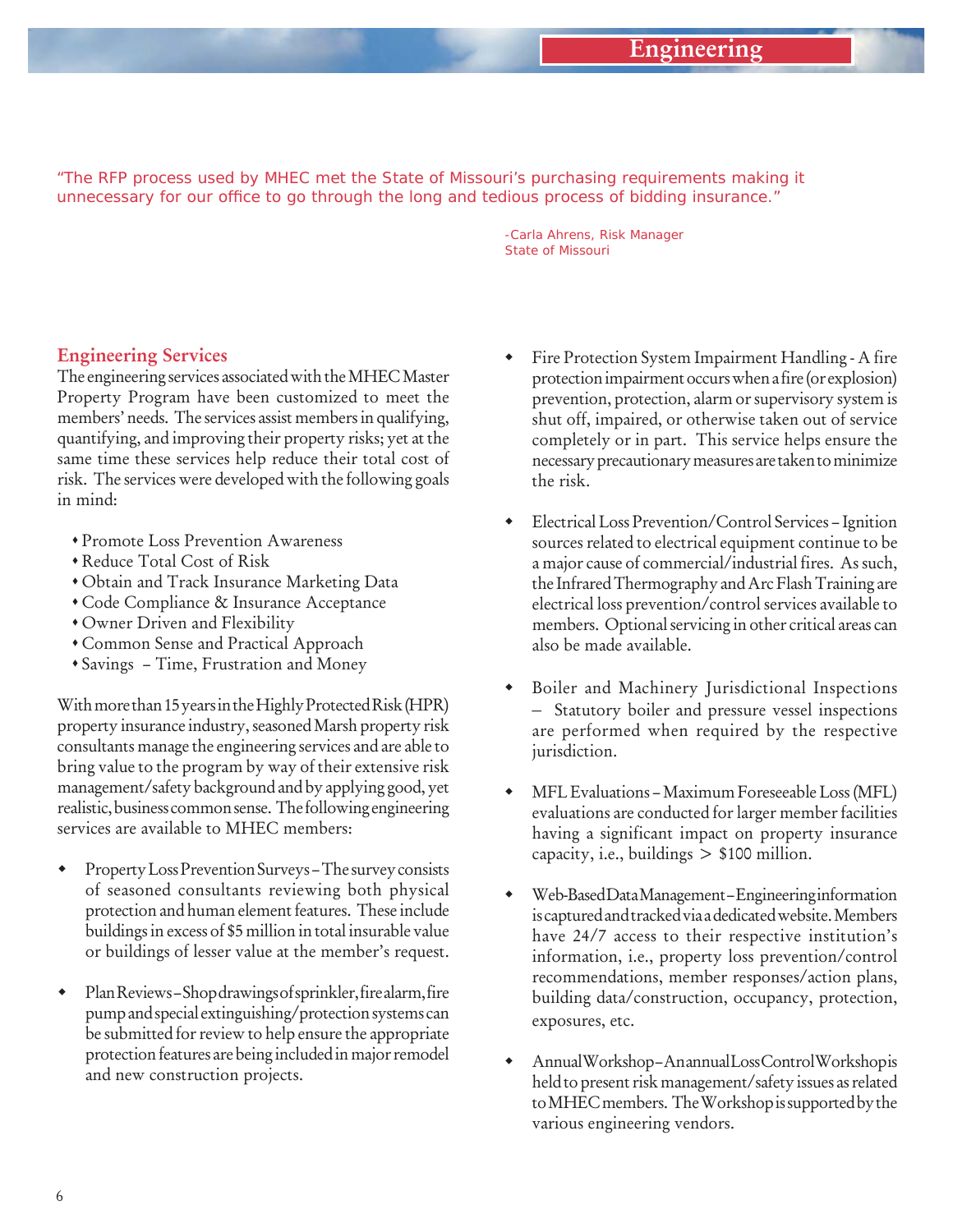# **Claims Handling**



*MPP Annual Meeting and Loss Control Workshop March 2009*

### **Claims Handling**

As with the Engineering Services, Marsh Inc. and Captive Resources LLC (CRI) in conjunction with MHEC agreed to unbundle the claims handling services to ease the reporting and documenting of claims for the member institutions.

As a result, GAB Robins was appointed as the independent adjusting company that will handle all property claims for member institutions.

When selecting the claims handling partner, the following goals and objectives were followed:

- Single-source reporting
- Experienced claims administrator
- Adjusting offices close to member institution locations
- Member advocacy by Marsh and CRI
- Timely resolution of any property claim

Each member is required to report any loss that exceeds 50% of the member's institutional deductible directly to GAB's coordinating office. Once reported, MHEC's GAB coordinator will assign the loss to the GAB Robins office closest to the loss location. In the event of a serious or complex loss, the GAB coordinating office will handle it.

If a loss has resulted from equipment breakdown (boiler and machinery), the loss will then be forwarded to Hartford Steam Boiler (HSB) for expert handling.

The designated adjuster, either GAB Robins or HSB, will contact the appropriate individual at the loss location, inspect the loss, report to interested underwriters, work with the loss location designee to arrange for experts when needed, and be the conduit through whom loss payments will flow.

In the event there is a dispute over coverage, the amount of the loss, question surrounding the claim, a need for securing interim payments, or any other issues that may arise, Marsh-Cleveland or CRI may be contacted to act as an advocate for the institution.

Loss information received from the carriers is continually reviewed by Captive Resources and distributed quarterly to the membership through the MHEC website. CRI also prepares and includes a loss history analysis by policy period indicating the distribution of losses falling within the MHEC captive layer.

Members may also contact Marsh in concert with CRI at any time to strategize on claims issues, discuss claims that do not reach the captive or carrier layers, or even discuss claims scenarios to determine how coverage might apply.

*"Some of the benefi ts of participation in the MHEC Master Property Program are the meaningful engineering and loss control services, coverage not typically included in other policies, dividends, program stability, inclusion of builder's risk, and the very competitive pricing with rates typically below industry averages."* 

> *-Jeremy Diller, Risk Manager Indiana Wesleyan University*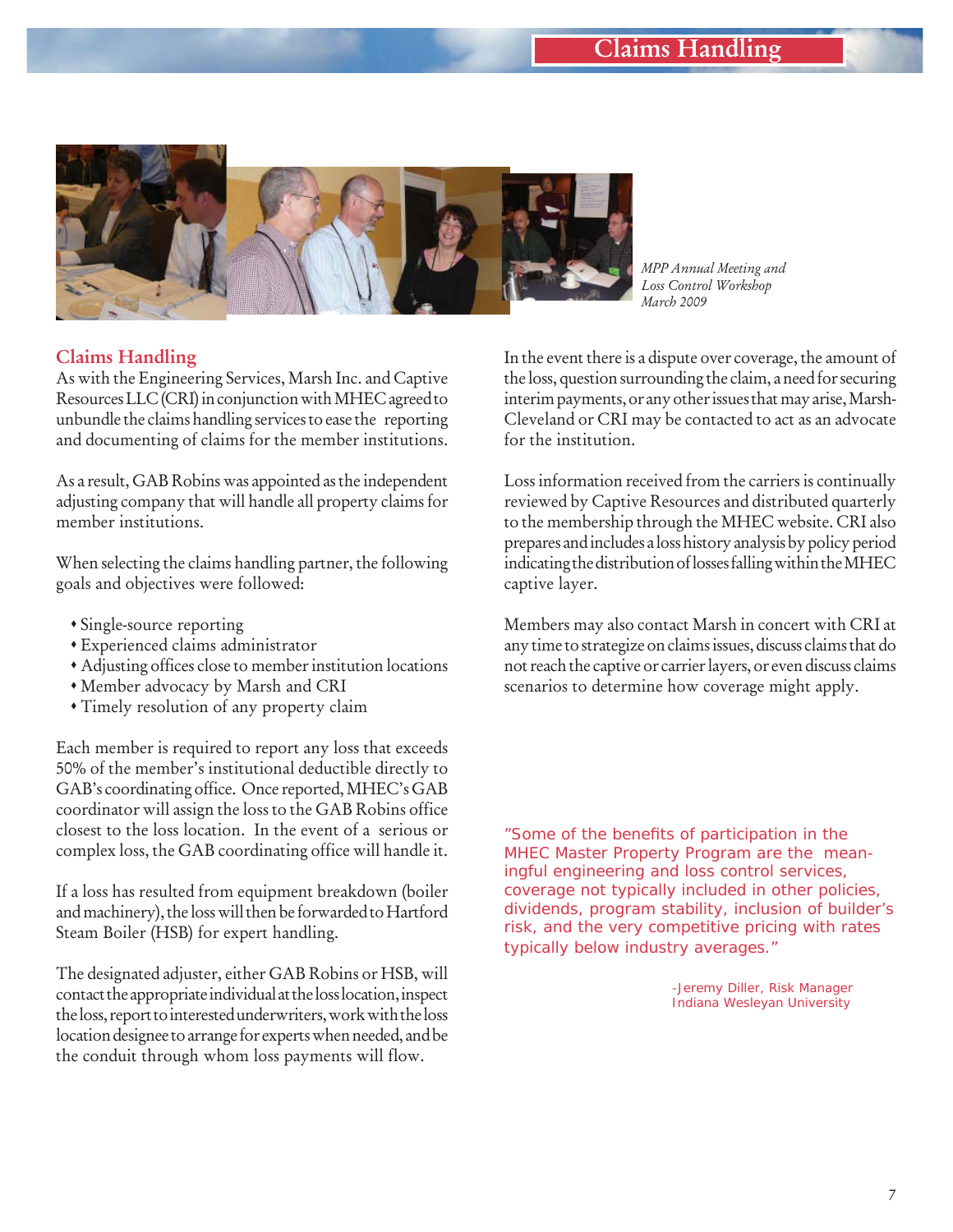## **Q & A**

*"The collaboration among our institutions is incredibly strong. Our members consider the best interests of the larger group when faced with situations that might bring negative impacts to individual institutions. You never know when your institution may be the one facing a loss."*

> **-Greg Clayton, Director of Risk Management and Benefits**  *University of Nebraska*

#### *Q. What information is required to pursue a quote?*

**A.** Marsh will require potential members of the program to provide the following information 90 days prior to their renewal date:

- Statement of Insurable Values by building name, including COPE information
- Library Values
- Fine Art Values
- Business Interruption Worksheets
- 5-Year Loss History
- Loss Control Reports (if available)
- Hot Works Program detail

### *Q. What if my renewal date is not July 1?*

**A.** Your premium will be prorated for the first year up to the July 1 renewal date; then you will be asked to modify your renewal date to coincide with the entire group (July 1).

#### *Q. Can I retain my local broker?*

**A.** Each institution, at their own discretion, may choose to retain a local broker to work in conjunction with the Program's administrative team. A number of member institutions solicit the services of a local broker while several others do not. The local broker does not have to be affiliated with Marsh Inc.

#### *Q. How are the dividends distributed among the institutions?*

**A.** Program participants approved a formula that takes into account each individual institution's portion of the remaining loss fund to determine the distribution of end-of-year loss fund balances and interest income. After accounting for all losses and expenses, a dividend will be available for distribution to the program participants no sooner than 12 months after the close of the underwriting year, based on the recommendation of the Master Property Program Oversight Committee. At the request of the member institutions, the MHEC service team is currently working with the Oversight Committee to develop strategies to utilize previous and future loss fund dividends to strengthen and grow the loss fund over time. Institutions that leave the program forfeit their remaining equity, if any, in the loss fund.

#### *Q. What coverage is provided through the program?*

**A.** Due to the size of the insured group, the Program is able to provide a very broad coverage form, with opportunities for individual members to acquire additional coverage to meet special needs and circumstances. Currently, the basic coverage for all members includes:

- \$500,000,000 Limit in base program
- \$500,000,000 Excess layer is available (optional)
- \$250,000,000 Excess layer is available (optional)
- \$250,000,000 Terrorism (\$100M on primary/\$250M on shared excess policy)
- \$100,000,000 Earthquake, annual aggregate, excluding locations in California
- \$100,000,000 Flood except for locations wholly or partially within an area identified as a Special Flood Hazard (as determined by FEMA)
- \$100,000,000 for Boiler & Machinery coverage, subject to sublimits of \$5,000,000 for each of the following – Perishable Goods; Hazardous Substance; EDP (including data restoration); Expediting Expense and CFC Refrigerants
- \$100,000,000 Automatic Coverage for 90 days
- \$25,000,000 Miscellaneous unscheduled property in the United States or Canada
- \$25,000,000 Soft costs
- \$50,000,000 Civil Military Authority (30-day period)
- \$50,000,000 Ingress/Egress (30-day period)
- \$25,000,000 Mold occurring as a direct result of a covered loss
- \$25,000,000 Service interruption property damage and time element
- \$25,000,000 Contingent time element
- \$25,000,000 Transit
- \$5,000,000 Personal property situated outside the United States and Canada
- \$2,500,000 personal property of students and patients, per occurrence subject to a maximum of \$25,000 per student or patient
- \$2,500,000 Animal research
- \$1,000,000 Computer systems damages
- \$1,000,000 Pollutant clean-up, annual aggregate
- \$1,000,000 Upgrade to green
- Flexible deductible options starting at \$25,000
- Crime coverage available as a program extension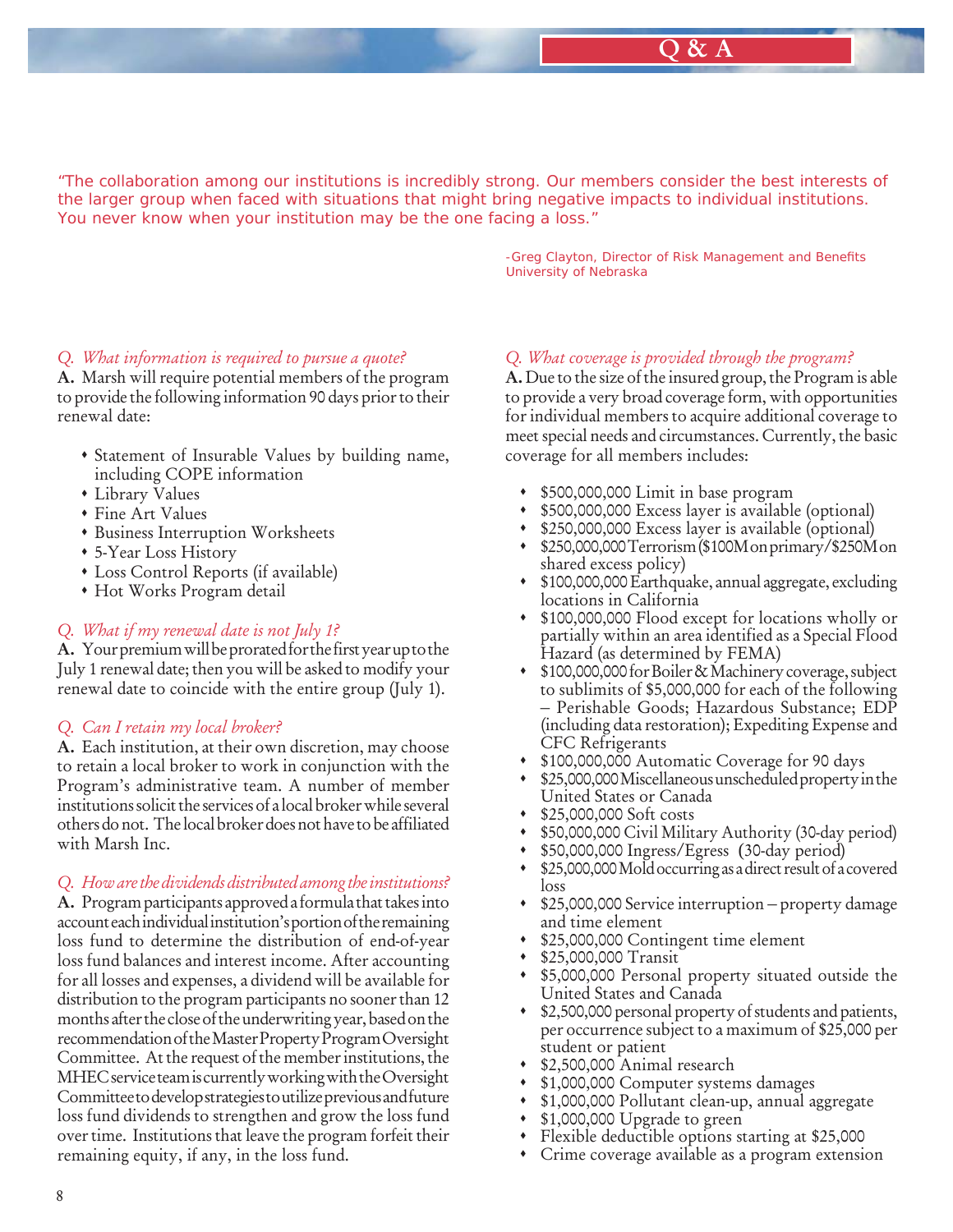# **MASTER PROPERTY PROGRAM**

A Midwestern Higher Education Compact Program



*A comprehensive "all risk" property insurance program with coverage and services tailored specifi cally to meet the needs of higher education, at costs that have consistently been below industry trends as evidenced by the following graph:* 



#### *Program Mission*

*To be the premier property insurance program for MHEC, WICHE, and NEBHE institutions and to maintain a leadership position in underwriting, loss control, coverage, and costs.*